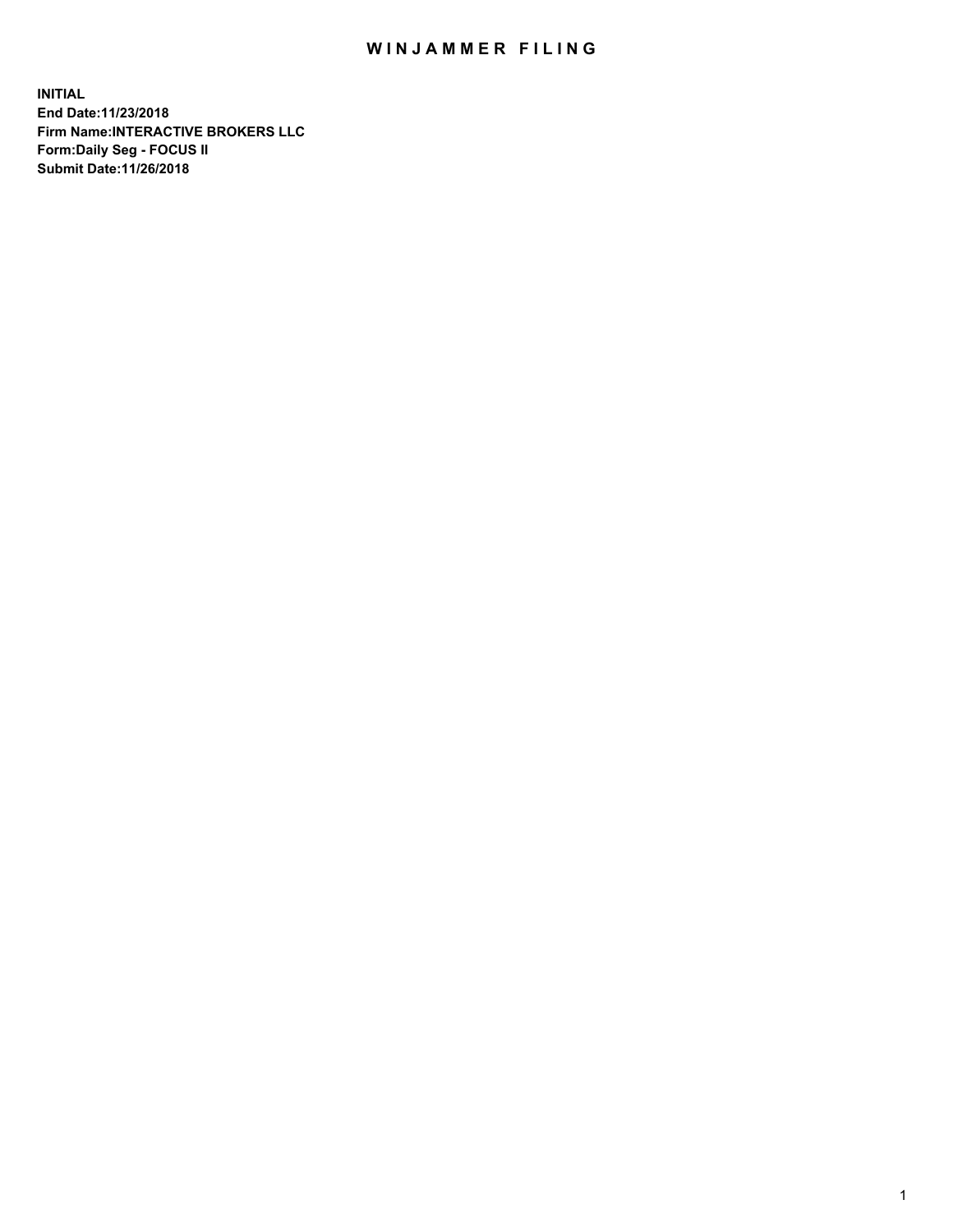**INITIAL End Date:11/23/2018 Firm Name:INTERACTIVE BROKERS LLC Form:Daily Seg - FOCUS II Submit Date:11/26/2018 Daily Segregation - Cover Page**

| Name of Company                                                                                                                                                                                                                                                                                                                | <b>INTERACTIVE BROKERS LLC</b>                                                                  |
|--------------------------------------------------------------------------------------------------------------------------------------------------------------------------------------------------------------------------------------------------------------------------------------------------------------------------------|-------------------------------------------------------------------------------------------------|
| <b>Contact Name</b>                                                                                                                                                                                                                                                                                                            | James Menicucci                                                                                 |
| <b>Contact Phone Number</b>                                                                                                                                                                                                                                                                                                    | 203-618-8085                                                                                    |
| <b>Contact Email Address</b>                                                                                                                                                                                                                                                                                                   | jmenicucci@interactivebrokers.c<br>om                                                           |
| FCM's Customer Segregated Funds Residual Interest Target (choose one):<br>a. Minimum dollar amount: ; or<br>b. Minimum percentage of customer segregated funds required:%; or<br>c. Dollar amount range between: and; or<br>d. Percentage range of customer segregated funds required between:% and%.                          | $\overline{\mathbf{0}}$<br>$\overline{\mathbf{0}}$<br>155,000,000 245,000,000<br>0 <sub>0</sub> |
| FCM's Customer Secured Amount Funds Residual Interest Target (choose one):<br>a. Minimum dollar amount: ; or<br>b. Minimum percentage of customer secured funds required:% ; or<br>c. Dollar amount range between: and; or<br>d. Percentage range of customer secured funds required between:% and%.                           | $\overline{\mathbf{0}}$<br>$\overline{\mathbf{0}}$<br>80,000,000 120,000,000<br>0 <sub>0</sub>  |
| FCM's Cleared Swaps Customer Collateral Residual Interest Target (choose one):<br>a. Minimum dollar amount: ; or<br>b. Minimum percentage of cleared swaps customer collateral required:% ; or<br>c. Dollar amount range between: and; or<br>d. Percentage range of cleared swaps customer collateral required between:% and%. | $\overline{\mathbf{0}}$<br>$\underline{\mathbf{0}}$<br>0 <sub>0</sub><br>0 <sub>0</sub>         |

Attach supporting documents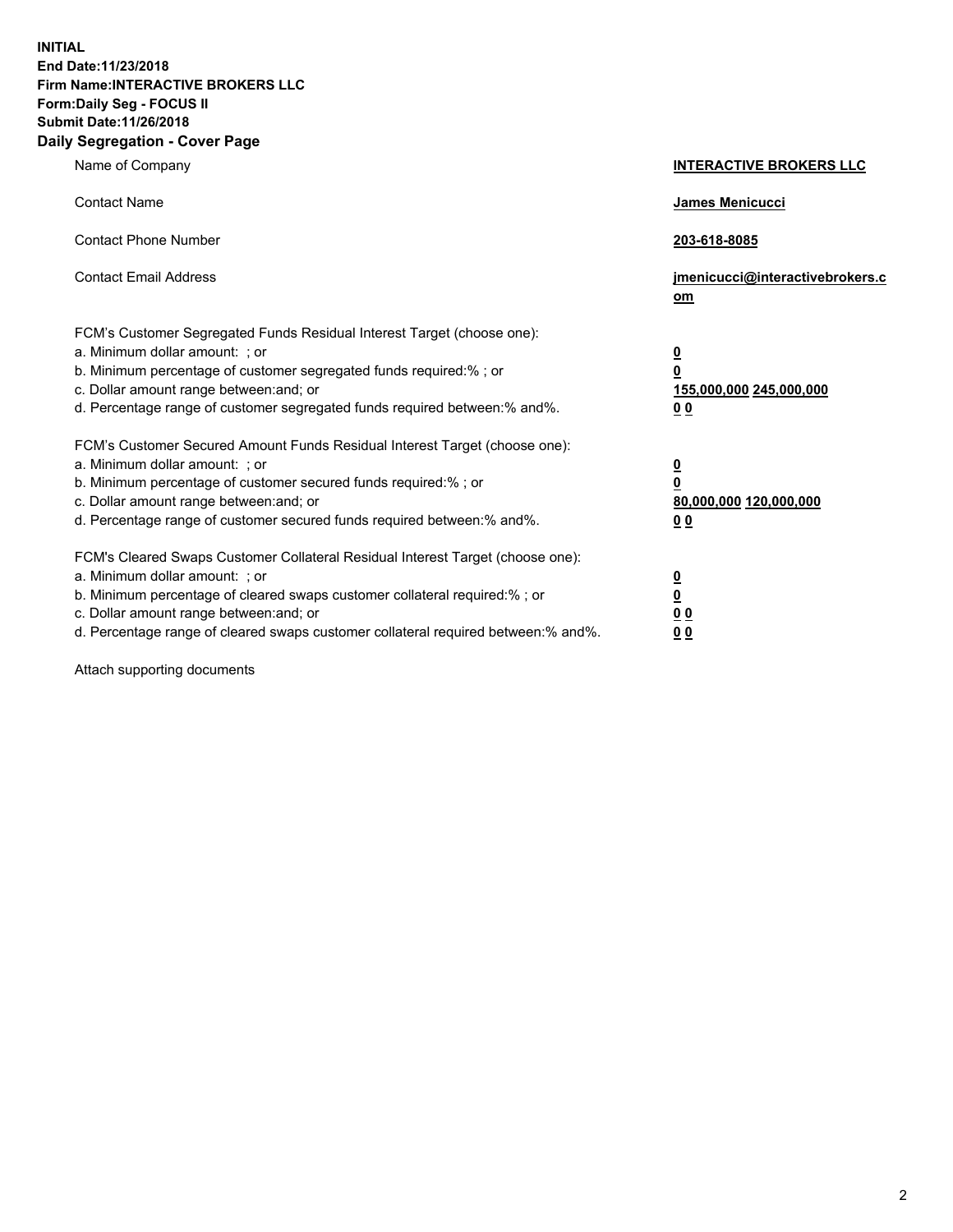## **INITIAL End Date:11/23/2018 Firm Name:INTERACTIVE BROKERS LLC Form:Daily Seg - FOCUS II Submit Date:11/26/2018 Daily Segregation - Secured Amounts**

|     | Daily Segregation - Secured Amounts                                                         |                                    |
|-----|---------------------------------------------------------------------------------------------|------------------------------------|
|     | Foreign Futures and Foreign Options Secured Amounts                                         |                                    |
|     | Amount required to be set aside pursuant to law, rule or regulation of a foreign            | $0$ [7305]                         |
|     | government or a rule of a self-regulatory organization authorized thereunder                |                                    |
| 1.  | Net ledger balance - Foreign Futures and Foreign Option Trading - All Customers             |                                    |
|     | A. Cash                                                                                     | 476,295,782 [7315]                 |
|     | B. Securities (at market)                                                                   | $0$ [7317]                         |
| 2.  | Net unrealized profit (loss) in open futures contracts traded on a foreign board of trade   | -26,977,878 [7325]                 |
| 3.  | Exchange traded options                                                                     |                                    |
|     | a. Market value of open option contracts purchased on a foreign board of trade              | 61,082 [7335]                      |
|     | b. Market value of open contracts granted (sold) on a foreign board of trade                | 122,170 [7337]                     |
| 4.  | Net equity (deficit) (add lines 1. 2. and 3.)                                               | 449,256,816 [7345]                 |
| 5.  | Account liquidating to a deficit and account with a debit balances - gross amount           | 2,795 [7351]                       |
|     | Less: amount offset by customer owned securities                                            | 0 [7352] 2,795 [7354]              |
| 6.  | Amount required to be set aside as the secured amount - Net Liquidating Equity              | 449,259,611 [7355]                 |
|     | Method (add lines 4 and 5)                                                                  |                                    |
| 7.  | Greater of amount required to be set aside pursuant to foreign jurisdiction (above) or line | 449,259,611 [7360]                 |
|     | 6.                                                                                          |                                    |
|     | FUNDS DEPOSITED IN SEPARATE REGULATION 30.7 ACCOUNTS                                        |                                    |
| 1.  | Cash in banks                                                                               |                                    |
|     | A. Banks located in the United States                                                       | 65,491,709 [7500]                  |
|     | B. Other banks qualified under Regulation 30.7                                              | 0 [7520] 65,491,709 [7530]         |
| 2.  | Securities                                                                                  |                                    |
|     | A. In safekeeping with banks located in the United States                                   | 398,304,850 [7540]                 |
|     | B. In safekeeping with other banks qualified under Regulation 30.7                          | 0 [7560] 398,304,850 [7570]        |
| 3.  | Equities with registered futures commission merchants                                       |                                    |
|     | A. Cash                                                                                     | $0$ [7580]                         |
|     | <b>B.</b> Securities                                                                        | $0$ [7590]                         |
|     | C. Unrealized gain (loss) on open futures contracts                                         | $0$ [7600]                         |
|     | D. Value of long option contracts                                                           | $0$ [7610]                         |
|     | E. Value of short option contracts                                                          | 0 [7615] 0 [7620]                  |
| 4.  | Amounts held by clearing organizations of foreign boards of trade                           |                                    |
|     | A. Cash                                                                                     | $0$ [7640]                         |
|     | <b>B.</b> Securities                                                                        | $0$ [7650]                         |
|     | C. Amount due to (from) clearing organization - daily variation                             | $0$ [7660]                         |
|     | D. Value of long option contracts                                                           | $0$ [7670]                         |
|     | E. Value of short option contracts                                                          | 0 [7675] 0 [7680]                  |
| 5.  | Amounts held by members of foreign boards of trade                                          |                                    |
|     | A. Cash                                                                                     | 126,441,813 [7700]                 |
|     | <b>B.</b> Securities                                                                        | $0$ [7710]                         |
|     | C. Unrealized gain (loss) on open futures contracts                                         | $-17,376,332$ [7720]               |
|     | D. Value of long option contracts                                                           | 61,082 [7730]                      |
|     | E. Value of short option contracts                                                          | -122,170 [7735] 109,004,393 [7740] |
| 6.  | Amounts with other depositories designated by a foreign board of trade                      | $0$ [7760]                         |
| 7.  | Segregated funds on hand                                                                    | $0$ [7765]                         |
| 8.  | Total funds in separate section 30.7 accounts                                               | 572,800,952 [7770]                 |
| 9.  | Excess (deficiency) Set Aside for Secured Amount (subtract line 7 Secured Statement         | 123,541,341 [7380]                 |
|     | Page 1 from Line 8)                                                                         |                                    |
| 10. | Management Target Amount for Excess funds in separate section 30.7 accounts                 | 80,000,000 [7780]                  |
| 11. | Excess (deficiency) funds in separate 30.7 accounts over (under) Management Target          | 43,541,341 [7785]                  |
|     |                                                                                             |                                    |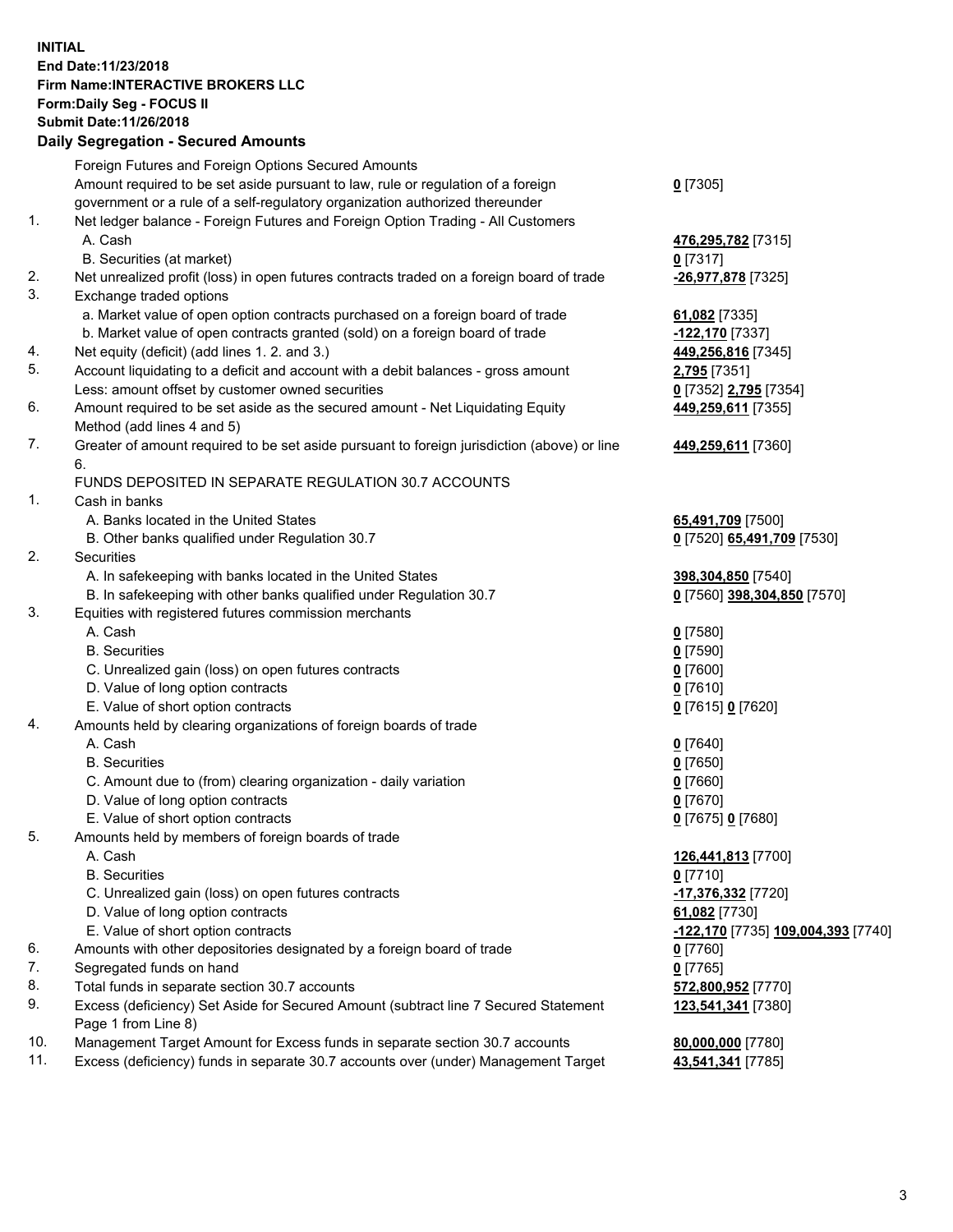**INITIAL End Date:11/23/2018 Firm Name:INTERACTIVE BROKERS LLC Form:Daily Seg - FOCUS II Submit Date:11/26/2018 Daily Segregation - Segregation Statement** SEGREGATION REQUIREMENTS(Section 4d(2) of the CEAct) 1. Net ledger balance A. Cash **4,041,301,661** [7010] B. Securities (at market) **0** [7020] 2. Net unrealized profit (loss) in open futures contracts traded on a contract market **-144,539,095** [7030] 3. Exchange traded options A. Add market value of open option contracts purchased on a contract market **462,364,467** [7032] B. Deduct market value of open option contracts granted (sold) on a contract market **-616,240,266** [7033] 4. Net equity (deficit) (add lines 1, 2 and 3) **3,742,886,767** [7040] 5. Accounts liquidating to a deficit and accounts with debit balances - gross amount **1,851,509** [7045] Less: amount offset by customer securities **0** [7047] **1,851,509** [7050] 6. Amount required to be segregated (add lines 4 and 5) **3,744,738,276** [7060] FUNDS IN SEGREGATED ACCOUNTS 7. Deposited in segregated funds bank accounts A. Cash **416,915,166** [7070] B. Securities representing investments of customers' funds (at market) **2,248,527,100** [7080] C. Securities held for particular customers or option customers in lieu of cash (at market) **0** [7090] 8. Margins on deposit with derivatives clearing organizations of contract markets A. Cash **4,906,998** [7100] B. Securities representing investments of customers' funds (at market) **1,447,607,423** [7110] C. Securities held for particular customers or option customers in lieu of cash (at market) **0** [7120] 9. Net settlement from (to) derivatives clearing organizations of contract markets **-14,757,615** [7130] 10. Exchange traded options A. Value of open long option contracts **462,479,245** [7132] B. Value of open short option contracts **-616,342,171** [7133] 11. Net equities with other FCMs A. Net liquidating equity **0** [7140] B. Securities representing investments of customers' funds (at market) **0** [7160] C. Securities held for particular customers or option customers in lieu of cash (at market) **0** [7170] 12. Segregated funds on hand **0** [7150] 13. Total amount in segregation (add lines 7 through 12) **3,949,336,146** [7180] 14. Excess (deficiency) funds in segregation (subtract line 6 from line 13) **204,597,870** [7190] 15. Management Target Amount for Excess funds in segregation **155,000,000** [7194] **49,597,870** [7198]

16. Excess (deficiency) funds in segregation over (under) Management Target Amount Excess